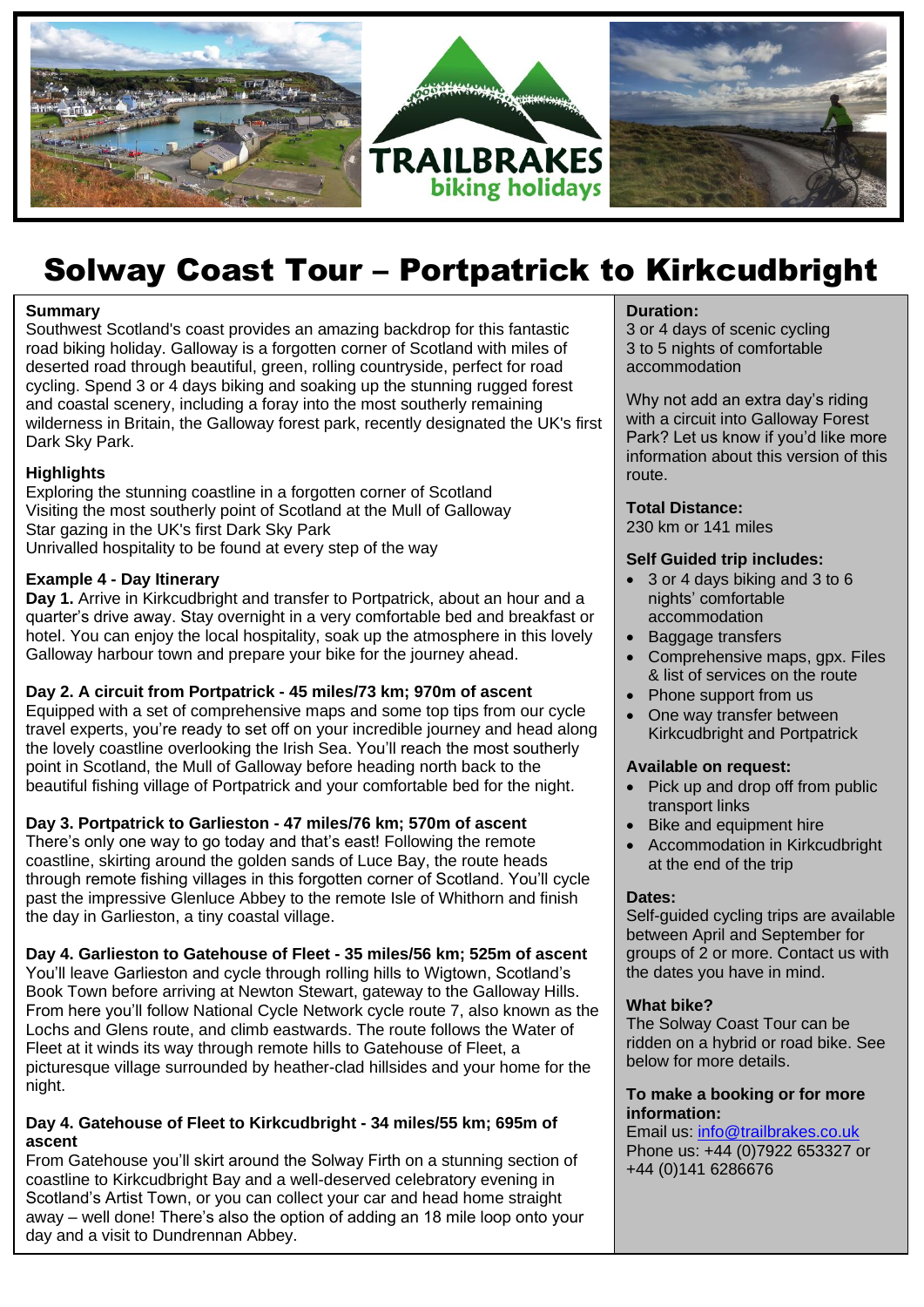

# Solway Coast Tour – Further Information

# **Accommodation and food**

We use only tried and tested accommodation providers on our trips, many that we have worked with for years, so that we know that you will receive an excellent level of service. They provide everything you could need after a long day in the saddle from bike storage to hot showers, hearty breakfasts and comfortable beds. Accommodation in guest houses and hotels is always on a bed and breakfast basis and trip prices are based on two people sharing a room, unless otherwise arranged. Most of our accommodation is en-suite and we will let you know if it is not possible to book en-suite rooms. Wifi is now also pretty much universal in every location. If you would prefer hostel or bunkhouse style accommodation, breakfast is not included although most bunkhouses can provide meals at an additional charge. Bunkhouses will often have cooking facilities so that you can prepare your own meals if you'd prefer. Wherever you stay you will be able to get an evening meal at a pub or restaurant within walking distance. Lunches can usually be bought during the course of the day as you will be passing through towns or villages. It is advisable to carry plenty of snacks with you each day to keep the energy levels up!

Sole occupancy rooms are usually available in hotels or quest houses so please ask us if you'd prefer to have your own room. A single supplement of at least £30 per person, per night will apply.

# **Clothing and kit**

South West Scotland receives a generally mild climate all year round. Conditions can and do change quickly especially on higher and more exposed areas. It can rain at any time of year, sometimes all day and we often get four seasons in a day, so come prepared! A full kit list is available on our website [\(http://www.trailbrakes.co.uk/kit-list-equipment-recommendations\)](http://www.trailbrakes.co.uk/kit-list-equipment-recommendations) and a list of useful items will also be sent to you when you book your trip with us. General climatic information for Newton Stewart is available here: http://www.yr.no/place/United Kingdom/Scotland/Newton Stewart/statistics.html. Up-to-the-minute weather forecasts for specific regions of the UK are available at the met office website [\(http://www.metoffice.gov.uk/public/weather/forecast/\)](http://www.metoffice.gov.uk/public/weather/forecast/).

It is advisable to bring a small back-pack with you on your trip, in which you can carry spare clothes and basic spares and tools that you might need during the course of a day on the bikes. Alternatively, if you're hiring bikes from us, we can provide pannier bags in which to carry supplies for the day.

## **The route**

Our Solway Coast cycle route is a unique, specifically-designed road biking route, along quiet country roads and incorporating some stretches of National Cycle Network. This trip has a **Fitness Grading** of **5** which means that you should have a good level of fitness and take part in cycling based activities regularly. You're comfortable riding for up to 6 hours per day on terrain that can include short, steep climbs and occasionally longer, more gradual climbs.

## **What bike?**

The Solway Coast route is perfect for hybrid or road bikes. The entire route is comprised of scenic paved roads. It is possible to complete the route on mountain bikes but it would be a good idea to fit smooth tyres to make the bike roll more easily along the roads. Ask us if you need any further advice.

## **Bike hire**

It is always more comfortable for you if you can use your own bike but we can provide you with quality hybrid bikes if required, which are a perfect option for the route. They have plenty of gears to help you make it up those climbs and are supplied with a spare inner tube, puncture repair kit, pump, lock, bottle holder and pannier rack. Pannier bags can also be provided by prior arrangement. If you need to hire a bike, please let us know at the time of booking and we will make sure that we get the right bike for you.